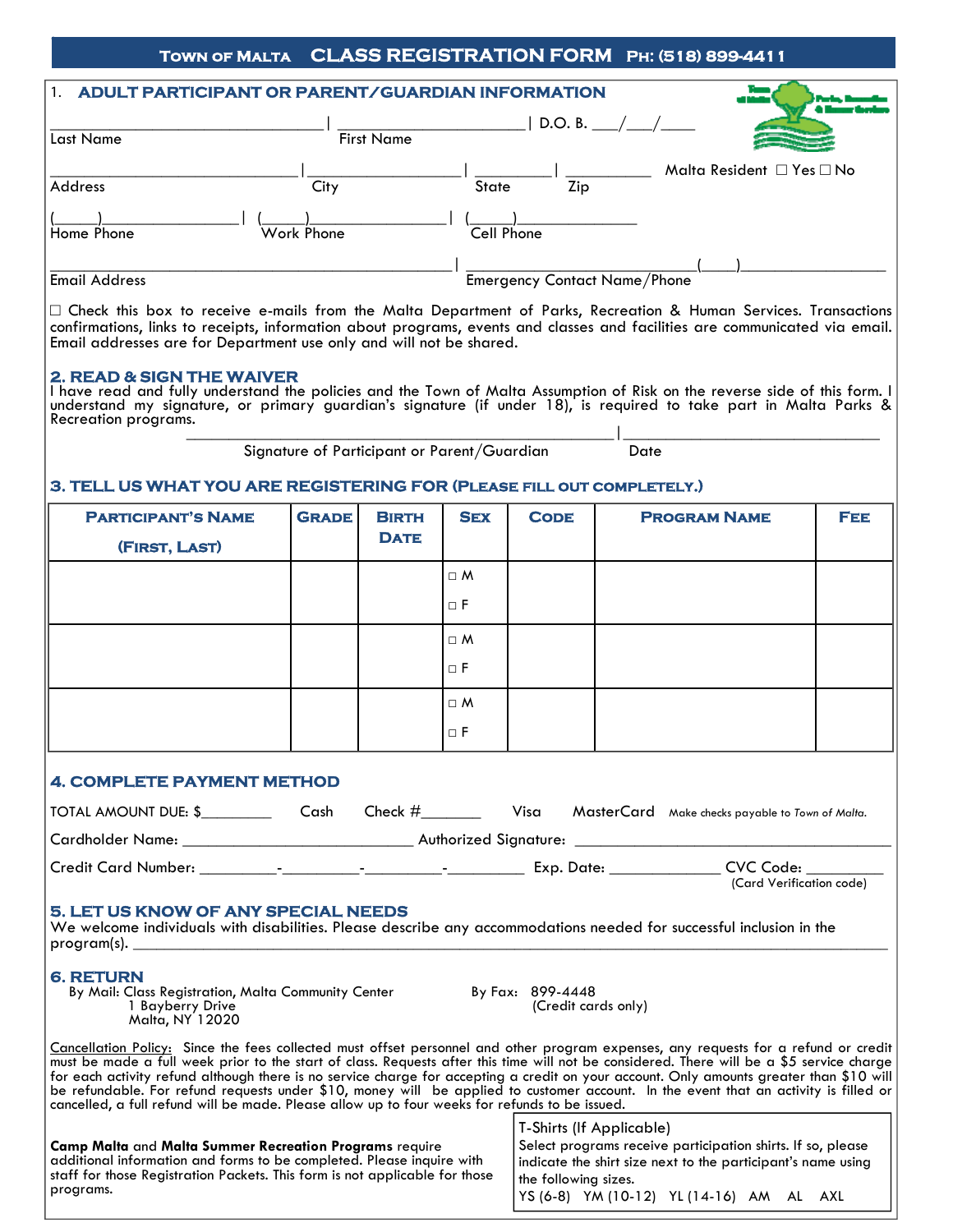## **REGISTRATION INFORMATION**

## **Town of Malta Assumption of Risk**

volunteers from any and all liability for injuries or **Rate (NR).**  damages which may arise as a result of participating in this activity. I assume all risks and hazards incidental to participation on behalf of myself or my child. I recognize the difficulties and challenges that may be involved in participating in this activity and I or my child are physically and mentally fit to participate and have not been advised otherwise by a physician.

Although the Town of Malta endeavors to provide nut free programs, I understand that the Town cannot guarantee that the program or the premises in which it is held is totally free of exposure to nuts and nut-products. I also understand that I am responsible to determine whether it is safe for my child to participate in this program and assume the risk by enrolling my child in the program. I do hereby waive, relinquish, release, discharge, and hold harmless from any and all liability, for any physical or mental injury or aggravation of any pre-existing illness, handicap, death, loss of enjoyment, exposure to nut products or any other harm or loss of nature which may be sustained by me or my child while participating in this activity.

I further agree that the Town of Malta Recreation personnel or class instructor may act in an emergency as best fits the situation in the event my emergency contact cannot be reached. I am aware that the sponsoring organization does not carry medical insurance for participants.

## **Registration Information**

- All program registrations are on a first come, first served basis.
- You must register at least a week prior to the start of any class, program or workshop. All fees must be paid at that time.
- No pro-rated class fees.
- Before you buy supplies, check three days in advance to make sure the class will begin as scheduled.
- Register early as classes have been filling up quickly.
- Make checks payable to *Town of Malta*.

#### **Fees**

Upon payment and/or participating in this activity, I Village of Round Lake residents. The **Senior Resident** agree to indemnify and hold harmless the Town of Malta **Rate (SRR)** applies to those persons age 60 and up who Parks & Recreation Department, The Town of Malta, its live in Malta. Registrants may be asked for proof of employees, personnel, independent contractors and residency. All others are designated as **Non-Resident** The **Resident Rate (R)** applies to Town of Malta and

## **Minimum/Maximum**

This designation is for the number of students needed to hold a program (Min) and the number to fill a program (Max). These guidelines are necessary to ensure the best possible experience for each participant. The Malta Parks and Recreation Department may increase or reduce the class size if necessary. Activities may be cancelled if there is not sufficient enrollment.

## **Possible Changes in Listing**

The Malta Parks and Recreation Department reserves the right to cancel, combine, or divide classes; to change time, date or location of classes; to change instructor assignments; and to make any other changes that may be necessary.

## **Refund Policy**

Since the fees collected must offset personnel and other program expenses, any **requests for a refund or credit must be made a full week prior to the start of class.**  Requests after this time will not be considered. **There will be a \$5 service charge for each activity refund**  although there is no service charge for accepting a credit on your account. Only amounts greater than \$10 will be refundable. For refund requests under \$10, money will be applied to customer account. In the event that an activity is filled or cancelled, a full refund will be made. Please allow up to four weeks for refunds to be issued.

## **Returned Checks**

There is a \$20 service charge for all returned checks due to insufficient funds. This fee in addition to the original amount must be paid in full via cash or money order in order to resume participation in programming or facility use.